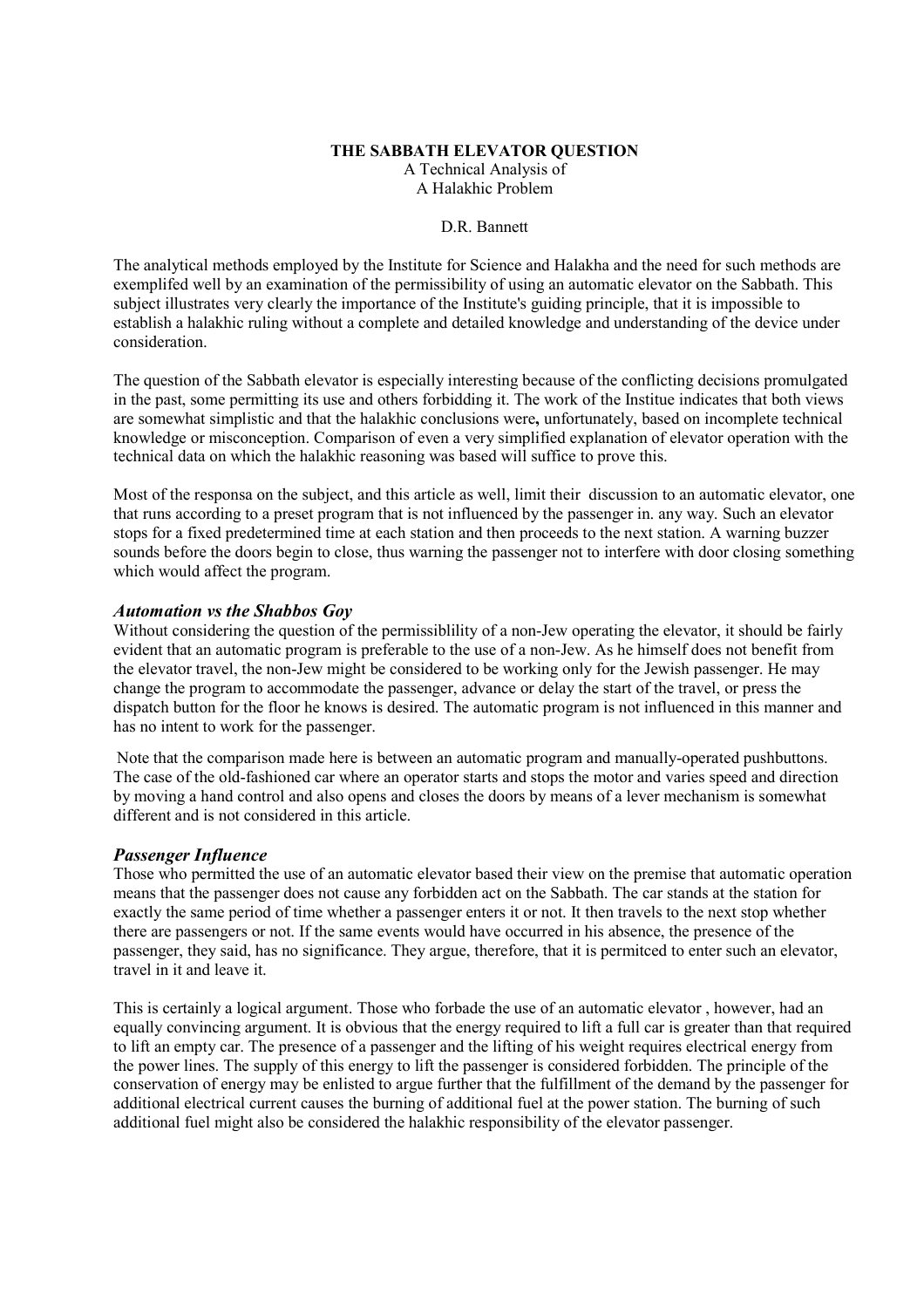## *Basics of Elevator Construction*

Before examining these two views more closely, it is important that we be acquainted with the basics of elevator construction and operation. Most electrical elevators are of the traction type. As shown in the sketch, such elevators consist basically of a car and a counterweight hanging at opposite ends of a cable that passes over a pulley at the top of the shaft. An electric motor rotates the pulley to raise or lower the car. A mechanical brake prevents rotation of the pulley when the car is parked at a station. The use of a counterweight is an excellent means of saving energy as the motor need not lift the entire weight of the car but must supply energy only to move the difference between the weights at the two ends of the cable and to overcome friction.

For the sake of simplicity, let us consider a system in which there is no motor and in which the car and the counterweight are equal in weight. This is a balanced system and, if stationary, has no desire to move. If the two weights are equal and if there is no friction, it requires minimal energy to raise or lower the car. Any imbalance, such as that caused by adding weight to one side, will cause that side to descend and the other side to rise with a velocity increasing linearly with time. The force that causes the descent is obviously the weight added to the descending side.

If, as in real life, there is friction in the system, there will be movement only when the added weight is sufficiently large to overcome the opposing friction forces. Even if the weight added to the car is insufficient to cause movement, it is still true that it asserts a downward force which attempts, unsuccessfully, to cause descent. If the counterweight were initially heavier than the car, it might happen that the addition of quite heavy objects would be insufficient to cause car descent or even to prevent ascent. In all cases, however, it is evident that the added weight is trying to lower the car and is opposing the attempt of the counterweight to raise it. If a number of individual weights are added, each one may be considered as asserting a separate downward force, thus taking part in the job of lowering the car.

# *The Passenger as a Downward Force*

A real-life elevator differs from our simplified example, above, in that a motor and often a gear train are added to aid in moving the car and that the car and counterweight are not equal in weight but instead balanced when the car is approximately half loaded. When the car is empty, the motor moves the car downward against the pull of the counterweight. When the car is half full, the two sides are balanced. With a larger number of passengers, their weight alone, without the aid of the motor, is often sufficient to cause descent.

In most elevators, a single passenger does not supply enough weight to overcome the counterweight and friction. While the heavy counterweight might still be able to raise the car and passenger without the aid of the motor, the motor is needed to cause descent. The heavier the passenger, or the more passengers in the car, the less energy is required from the motor. Interestingly enough, the motor is quite "intelligent" in that it always receives from the electric supply lines just enough energy to make up the difference between the total energy required and the amount provided by the passenger weight.

To summarize for a descending car, when there are no passengers, the motor takes sufficient current from the electric power lines to supply all the energy required. With a small number of passengers, their weight supplies only part of the downward force while the motor supplies the remainder. With an almost full car, passenger weight alone is in some cases the only downward force that moves the car. When the motor is aiding the passenger weight in descent, it draws a current from the mains lower than that required to lower the empty car. This value of current is incapable of lowering the car without the participation of the passengers. In all cases, the weight of each passenger constitutes a downward force by which he contributes his part to the descent.

# *Responsibility for Descent*

If the passenger constitutes a downward force and this force is a significant cause of the descent of the elevator car, it would appear logical to assume that the passenger is responsible for the descent and its consequences.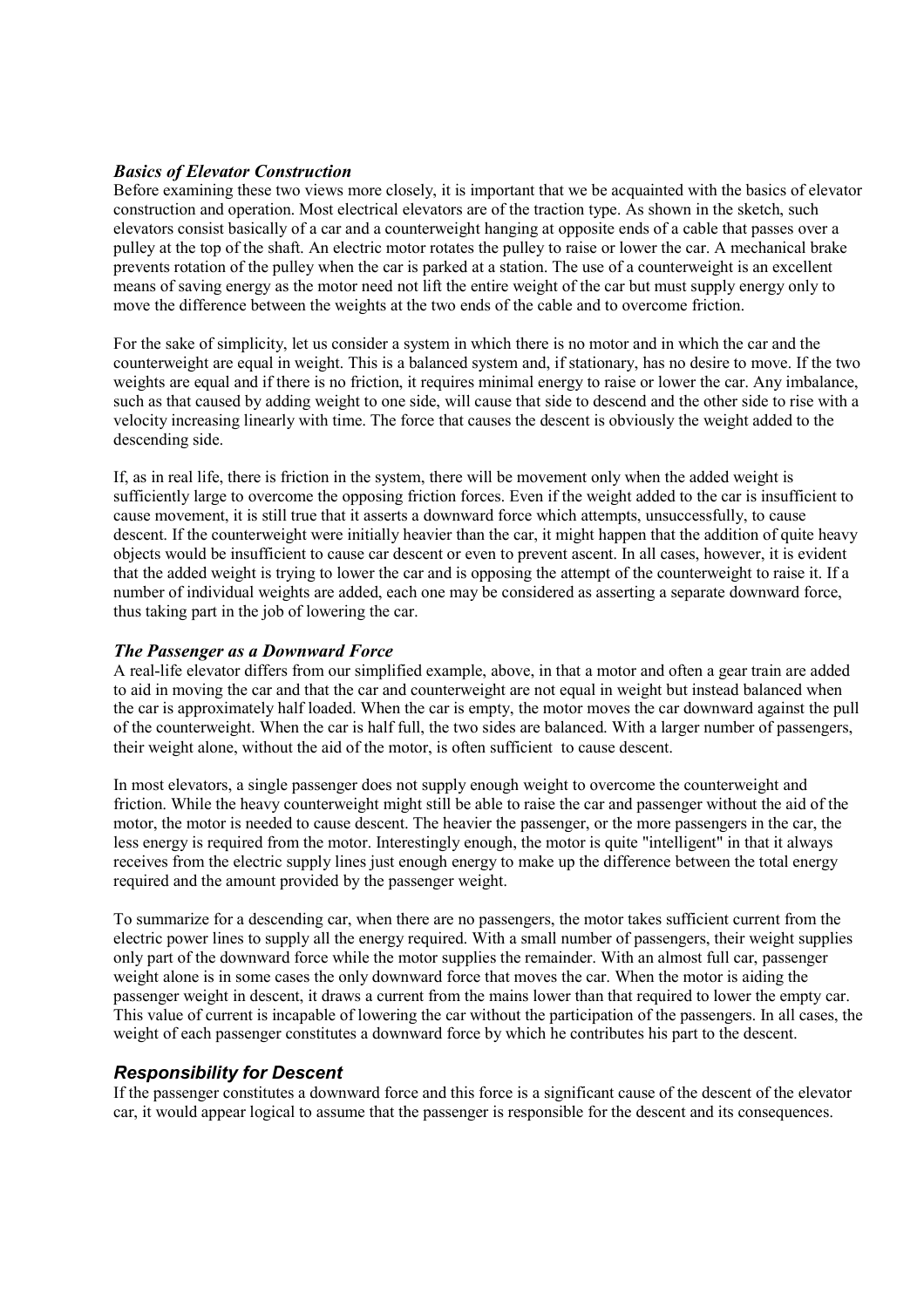When the passenger load is the entire downward force, each passenger is *eino yakhol,.incapable,* but the group of passengers as a unit is capable of performing the act. When the motor participates along with the passengers another *eino yakhol* has joined in the group action because the motor, with the low current it is receiving in *its present* operating condition, is also incapable of performing the act alone.

In his book Ma'aliot B'Shabbat. Rabbi Halperin proves that, according to halakha, an act done by a person's weight on the Sabbath as a consequence of his physical presence is considered his responsibility and is no different from an act performed by his hands in a positive action. He also shows that the motor's capability is to be judged by existing conditions and not by its capabilities under other conditions.

As the passenger is responsible for the descent, we must examine just what actions he has caused and determine if these actions are forbidden or permitted on the Sabbath. The downward mechanical movement of the car does not involve any infraction of Sabbath law. The modern elevator stops by itself at the desired floor. Except for some modern, computer controlled elevators, an electrical switch is usually located in the shaft a short distance before each floor and another is located at the floor level. As the car descends in the shaft, it operates these switches. The switches then perform electrical operations to slow down the car and stop it at the floor level. They also connect an electric motor to open the car doors. In many cases, they turn on an electric lamp to announce the car's arrival to people awaiting it. They may also light lamps in the car and on the landing to denote the floor number and sometimes will sound a bell to alert potential passengers. All these actions and many more are performed by the car in its descent. If the passenger is responsible for the descent, he is responsible also for illuminating the various lamps, connecting the door motor, the brakes, and numerous other electrical circuits.

# *"It Would Have Happened Anyway"*

Utilizing the reasoning of those who approved the use of the automatic elevator on the Sabbath, we can argue that all of these actions would have taken place at approximately the same time even if there had been no passenger in the car. If we are willing to ignore for the moment the slight increase in velocity caused by the passenger weight and the resulting advance in time of all subsequent events, this is quite true. If the car had been empty, the motor would have lowered the car and performed all the actions noted above. Jewish law does not control the actions and responsibilities of motors and does not forbid them to lower an elevator car on the Sabbath. If the car contains passengers, however, the motor supplies only the additional power, if required, to supplement their weight. The power supplied by the motor under such conditions is not sufficient to lower the car without the aid of the passengers, and according to halakha does not release the passengers from their share of the responsibility for the results of the descent.

From the above discussion, it can be seen that the question is not whether or not the same action would have taken place in the absence of the passenger but establishing responsibility for the action taking place in the presence of the passenger. This may be illustrated by taking the example of a non-Jew, a robot, or an automatic device, that pushes a button every ten seconds on the Sabbath to turn a lamp repetitively on and off. A Jew now pushes the non-]ew aside momentarily and presses the button in his place at the same rate. The button is still being operated every ten seconds exactly as before. When the Jew stops, the non-Jew again takes over and continues to operate the button. The lamp goes on and off at exactly the same rate during the entire time of our example.

Would the Jew be justified in arguing that he is not responsible for turning the light on and off because it would have gone on and off in the same way and at exactly the same rate even if he had been absent. Common sense tells us that, when the non-Jew pressed the button he was responsible for the result and when the Jew took over the operation he took over the responsibility as well. Of course the non-Jew could have and would have done the action by himself, but the simple fact is that he didn't.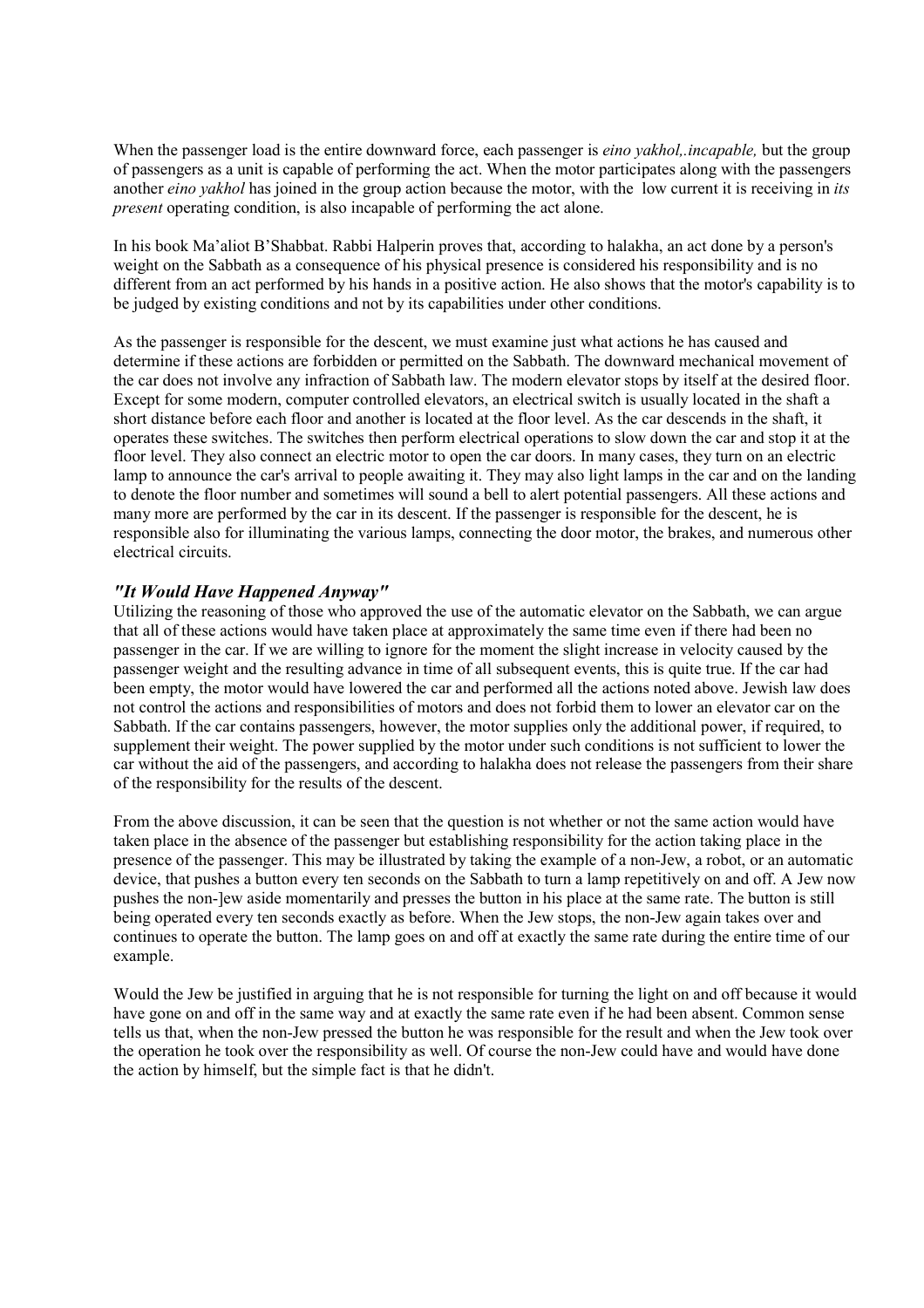If the argument that it would have happened anyway were valid, it would be quite simple to devise automatic devices that would enable us to take over from them and perform legally almost every act normally forbidden on the Sabbath. We can see, then, that there is no significance to the question of whether it would have happened anyway under different conditions. The question is one of responsibility for the act being performed now under the conditions *presently existing*.

# *The Ascending Car*

We have considered thus far only the descending car. The stopping of an ascending car at the next floor is also usually carried out by its operating electrical switches while ascending. The passenger, however, cannot be considered responsible for the results of this switch operation. His weight does not aid the ascent. Just the opposite is true. The passenger weight is pushing downward and is opposed to the lifting action of the motor. His opposition to it certainly releases him from any responsibility for the results of the ascent. The question we must examine during car ascent is that raised by those who, in the past, forbade the use of the automatic elevator on the Sabbath, namely, the question of the responsibility of the passenger for the extra work done by the motor in lifting the passenger weight. It is interesting to note tha, in the past, all rabbis who considered the problem of Sabbath elevator operation discussed only car ascent. Rabbi Halperin was the first person to realize that there could be a problem with descent.

As we have noted above, it is necessary to know not only to define an event but also to know how and why it happens. Only thus may we be able to determine who bears the legal responsibility for it. It is perfectly true that additional energy is taken from the electric lines to lift the passenger load or, as it is expressed above, to overcome the downward force of the passenger weight. We must now determine halakhic responsibility for the consumption of this energy.

## *Motor "Intelligence"*

To determine responsibility for the increase in motor current, we must first examine the "intelligent" behavior of the motor. The motor demands and receives an amount of current that varies with its needs. It receives additional current from the power lines to lift additional passengers and receives lower currents if and as required to supplement the passenger weight on descent.

The connection of power to an electric motor causes it to rotate. Rotation of a motor causes the generation of an internal force within it that opposes the flow of curren. These two phenomena take place at once. The faster the rotation of the motor, the greater the strength of the opposing force generated in it and the less current that will succeed in flowing into it. At low speed, therefore, the current entering the motor is larger and as speed increases the current consumption becomes lower.

In some types of motors this force takes the form of a counter-voltage that opposes the flow of current. In others, the opposing force is a result of the difference between the motor speed and the rate of reversal of the alternating current in the power line. In all.motors, however, the result is the same. More speed means greater opposition and less current.

This characteristic of the motor gives it "intelligence", the ability to vary its current requirements according to load. The presence of passengers in the ascending car makes it more difficult for the motor to accomplish its task. Because of this increased difficulty, the motor is unable to reach the speed it would have been able to develop when lifting an empty car. Even a very slight decrease in speed means a lower counter-force and therefore a higher current flow. The additional current is sufficient to maintain a speed on ascent that is only very slightly lower than that of an empty car..

# *Preventing a Preventive Action*

With a basic, if somewhat simplified, knowledge of what happens, we may now analyze the action. Rotation results in a current-opposing force. The function of this force is to *prevent* the entrance of current into the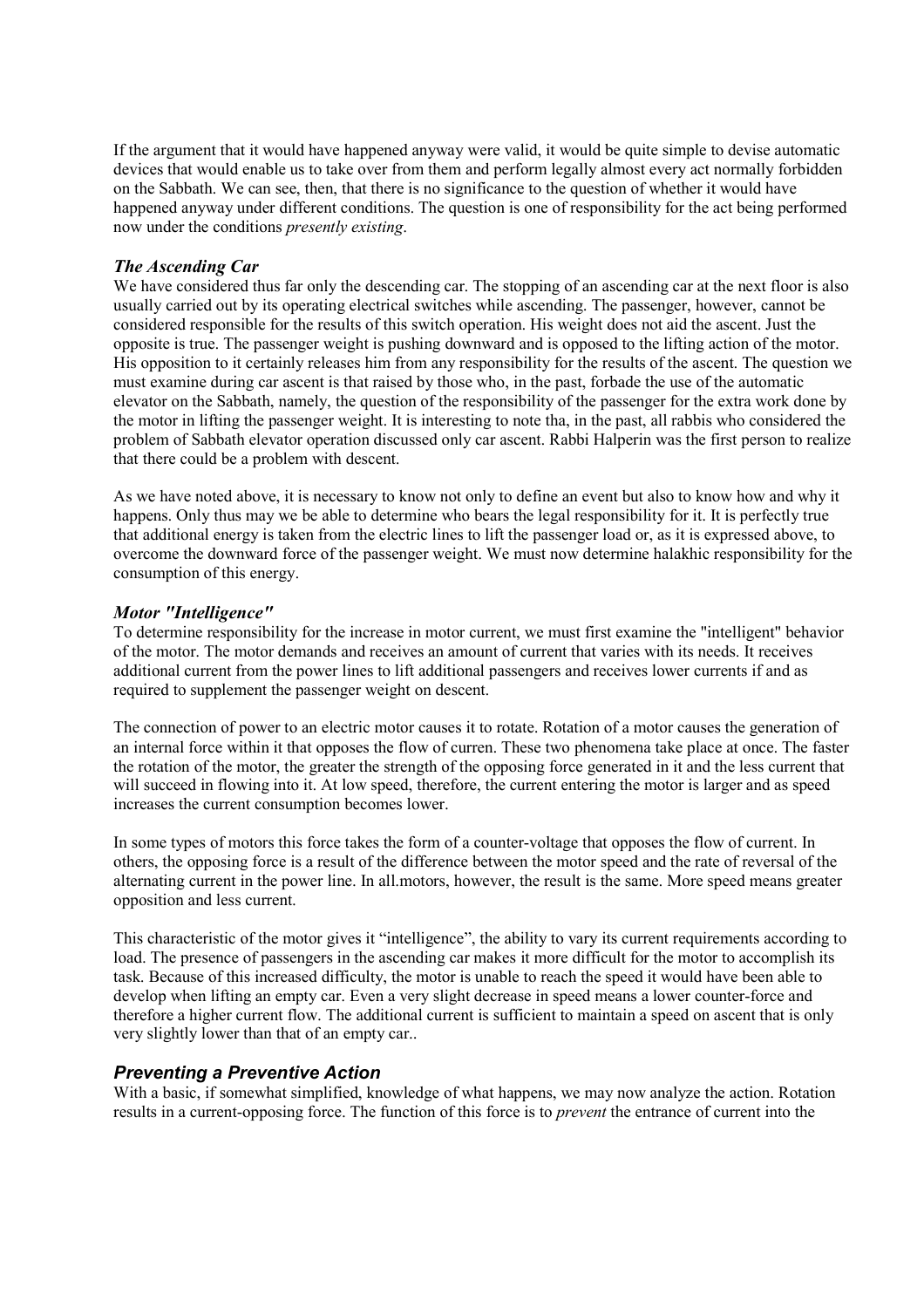motor. The presence of passenger weight *prevents* the development of this preventive force to the value it would have reached with an empty car. The reason that the motor current is greater when lifting passengers is that their weight has prevented the counter-force from preventing the flow of current.

Before discussing the halakhic status of a person who prevents a preventive action, it is worthwhile to examine the situation more closely. At the moment the passenger enters the car, the preventive force does not yet exist. It comes into being only after the independent program releases the brakes and puts the car into motion. When the passenger enters the car, therefore, he does not reduce an existing force. Only in the future, when an independent action causes the creation of the force, will the passenger presence then prevent that force from reaching its "normal" magnitude.

# *A Halakhic Parallel*

Since classical Jewish law does not discuss elevators and electric motors, we must examine a parallel or similar example of prevention of a preventive action. Such a case exists in the *Shulhan Arukh, Orach* Haim 277, based on the Talmud in *Shabbat* 120b. The *Shulhan Arukh* states that when, on the Sabbath, a wind is liable to extinguish the candles it is permissible to close the door or window to prevent the wind from entering. At first glance, it would appear that there is no logical reason to require the *Shulhan Arukh* to make this ruling. What possible forbidden action could there be in preventing the blowing out of a candle? If a person is about to perform a forbidden act and a second person prevents him from doing it, has the second person done anything wrong? To prevent a candle from being blown out is not an action at all and is certainly permitted.

A closer examination of the action of the wind on the candle will enable us to understand the need for a ruling. The wind causes the candle flame to flicker and be blown aside. When considering the oil lamp of talmudic times, the poor contact with the wick, causes the flame to become smaller. When the wind is blocked, the flame straightens up, grasps the wick with better contact, obtains more fuel and becomes larger. For a person to enlarge the flame is certainly proscribed. It is one of the basic Sabbath prohibitions. Despite this, the *Shulhan Arukh* states specifically that it is permitted.

Here again, a second and closer examination of the events will explain the ruling. The action of the wind on the candle is to *prevent* the flame from keeping close contact with the wick and attaining its normal large size. The person who closes the window is *preventing* the wind from performing its preventive action. This allows the flame to return to its normal larger size.. In other words, the prevention of a preventive action is permitted even though the result may be one that would not be permitted by direct action.

# *Types of Grama*

In his *Shulhan Arukh Harav,* the *Baal Hatanya* adds a few explanatory words to the ruling stating that "it does not constitute even *gram hav'ara* (indirect causation of burning)". In addition to direct action, the halakha recognizes several types of indirect causation called *grama.* When an action is forbidden on the Sabbath, some types of grama are also forbidden. Other types may be permitted under certain extenuating circumstances, and still other types of grama are considered to be permitted. What the *Baal Hatanya* is saying is that prevention of a preventive action does not even fall within the legal category of grama**.** This explains why it is completely permissible.

It.was explained above that, when lifting passengers, motor current increases as a result of its lower speed. Similarly, when the car is descending, passenger weight causes an increase in speed which results in lower motor current. These physical facts provide additional refutation to the argument that "it would have happened anyway". One rabbi utilizing this argument states that the descending passengers "cause nothing new, nor do they change the rate of descent, neither to advance nor to delay. Even in the absence of passengers", he states, "the events occur exactly as in their presence". His statement that there is no change in rate of descent is obviously the result of his being supplied with incorrect technical information.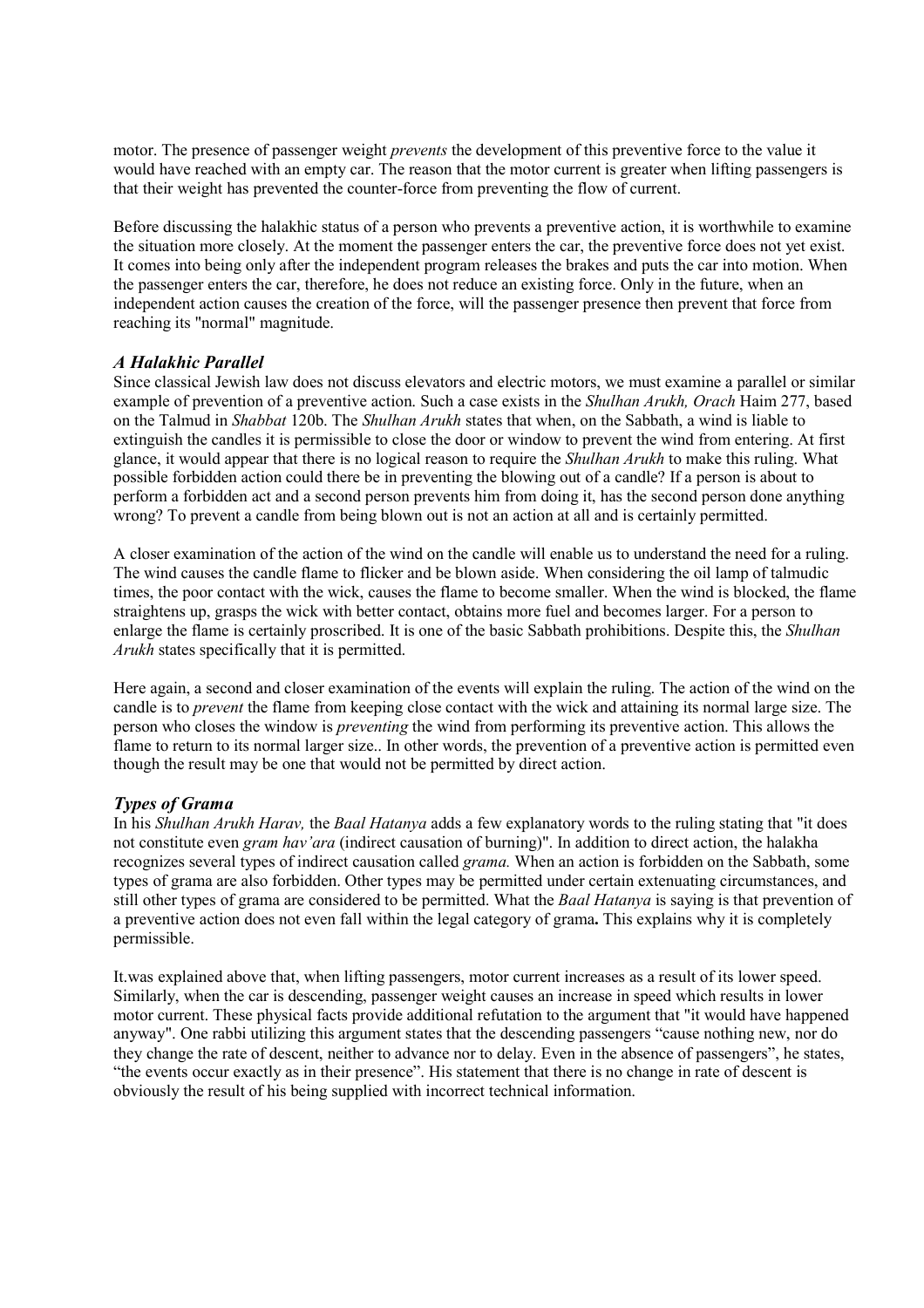In the example set forth above of the Jew who performs an act by replacing a non-Jew, we have shown that the argument "it would have happened anyway" is not relevant. We now see that, in addition to lack of relevancy, it is also factually inaccurate. Passenger presence causes a change in speed both in ascent and descent. The lowered speed in ascent causes a delay in all subsequent events and, therefore, is not considered *hillul Shabbat.* In descent, however, the passenger causes an increase in speed that advances all the subsequent electrical operations. and thus poses a halakhic question.

# *Advancement of Subsequent Events*

There is no doubt that passenger presence in descent causes the subsequent electrical actions to take place sooner than they would have occurred if the car were empty, but no halakhic conclusion can be drawn without first examining carefully the scope and significance of *kiruv melakha,* advancing an action, Such a detailed halakhic analysis and the conclusions to be drawn from it are included in Rabbi Halperin's book, Ma'aliot b'Shabbat. The analysis considers the definition of the *issur* and, among other things, if "advancement" of an action does not, in effect, involve a cancellation of the previously scheduled event and thus should be considered a completely new act. In the case of the elevator motor, the changes in velocity and total travel time between stops are quite small. It must be established, therefore, .whether *kiruv* is prohibited even if infinitesimal or only when it is perceived by the average person's senses without the aid of instrumentation, Lastly, one must determine if there is a difference in liability when the act involves a Torah prohibition as opposed to a rabbinic prohibition.

It is quite apparent that those who permitted the use of the automatic elevator on the Sabbath were not aware that the passenger constitutes a downward force which makes him responsible for its results, It seems evident too, that they did not receive correct technical data concerning the effect of the passenger on elevator speed. In some instances, it may be discerned quite clearly that incorrect information was given by unscrupulous persons interested in receiving a Sabbath permit for their elevator.

The knowledge that increased motor speed causes a stronger counter-force which weakens the motor and lessens its participation in the descent provides the proof that additional passenger weight must cause a speed increase. The assumption that the passenger does not cause any advance in the electrical actions leads to a contradiction, If there is no speed increase, there is no lessening of motor current and, therefore, no weakening of the motor. If the motor is still operating with the same force, the addition of a passenger constitutes an increase in the sum of the downward forces. Such an increase in total force must bring about an increased speed which, of course. contradicts the original assumption and establishes its falsity.

Since passenger presence does cause higher motor velocity in descent, it is clear that the increased counterforce results in a weakening of motor rotational force or torque. The additional downward force of passenger weight is thus accompanied by a weakening of the downward force of the motor. Is it possible that the two changes are equal, cancel each other, and thus allow the total downward force and the elevator speed to remain unchanged? While, at first glance, this might appear feasible, a second look discloses the contradiction which proves that complete cancellation is not possible. If the speed did not increase, the motor did not weaken. The added passenger is then an additional downward force that must result in a speed increase. We see, then, that added passenger weight must cause some weakening of the motor which partially compensates for the weight increase and thus prevents an even greater speed increase that might endanger the passenger.

## *Misleading Information*

*A* glaring example of false data being used to mislead may be seen in the case of a noted rabbi who considered an elevator in a Jerusalem public buillding and questioned the effect of passenger weight on motor current, The "technical expert" explained that the elevator car weighed some five or six thousand pounds. Certainly, a motor that lifted such a weight would not be much influenced by the addition of a 150-pound passenger. If the rabbi wanted to be extremely strict, however, he could request the use of a more powerful motor. If the motor were to be twice the usual power, he said, the effect of the average passenger would be comptetely undetectable. The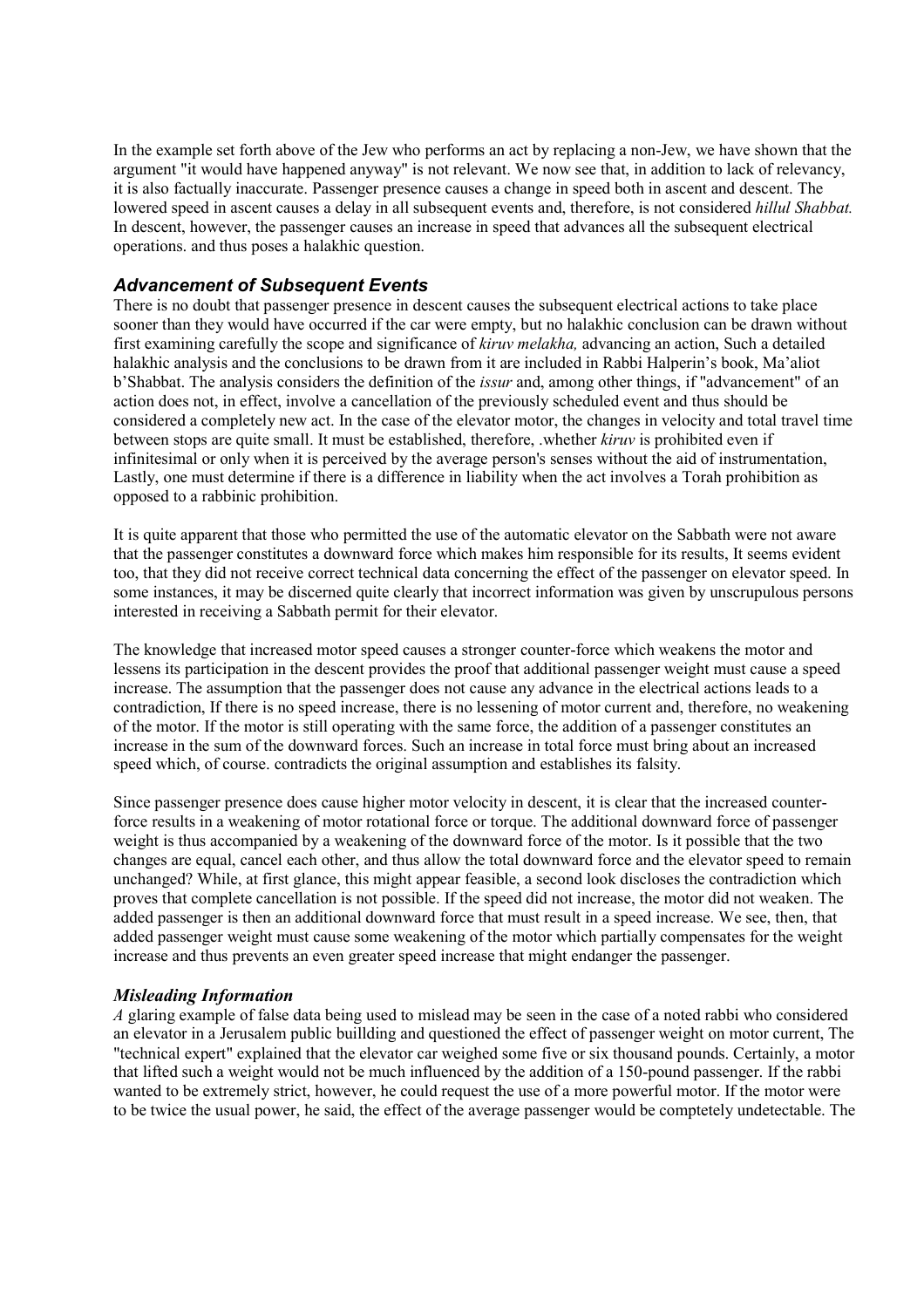rabbi accepted these "facts" and evidently decided to be "strict" as he requested a motor of double power. The "expert" conveniently forgot to mention that the weight of the car is approximately balanced by that of the counterweight and that the motor need lift only the imbalance. The passenger is a dominant factor in changing the balance condition and the motor reacts accordingly. This remains equalIy true when the motor is oversized.

The use of this phenomenon to prevent further increase in motor speed is easily understood when one realizes that the more power that is consumed, the more difficult it becomes to rotate a generator. When there is an increase in the use of electrical power, power stations find it difficult to turn the generators and, therefore, burn additional fuel to supply the energy required to maintain generator speed. When they cannot supply the demand, the difficulty in rotating the generators causes a brownout or even a complete power failure. In the elevator motor too, when it operates as a generator, the use by neighboring consumers of the power it generates makes its rotation more difficult, thus preventing speed increase. In terms of conservation of energy, we may say that instead of using the energy generated by passenger weight pulling on the car to increase speed and kinetic energy, it is converted into electrical energy to light lamps and operate electrical equipment in the vicinity.

In many elevators, the car is slowed down and stopped by generation of energy which, when used by electric company subscribers, causes the braking action. In other words. the elevator is stopped by gradually changing its kinetic energy of movement to electrical energy. As the electrical energy is taken out of the system and used up, the car slows down and stops. Many kilowatts of power are generated during slowdown. If the power generated is not used, the car will not slow down but continue to increase its speed.

## *A Miniature Power Station*

If a person is responsible for acts performed by his weight, we see that the passenger in the descending nearly full elevator is responsible for operating a miniature electric power station in competition with the public utility company and is supplying electric lights and power to the neighbors. It should also be evident that the passenger requires that the power generated by his weight be utilized, for otherwise the car speed increases without control and it is impossible to slow down and stop except by emergency measures.

The case where the passenger is also the owner of the building is of special interest. When the elevator generates power, the watt-hour electric meter rotates backwards and lowers the reading of the energy for which payment must be made. The passenger-owner is not only operating his private power station on the Sabbath, but is also being paid for it.

#### *Parking Violations. A Weighty Problem*

The problems in the Sabbath elevator are not limited to moving violations caused by descent. There are often parking violations that take place when a passenger enters the elevator car while it is standing at a station.

Most elevatotrs are equipped with electrical weighing mechanisms whose function is to indicate to the control system conditions such as "passenger in car". "full load", or "overload", or to supply exact data on load often needed to enable proper control of acceleration and deceleration. The weighing device is usually located under the car floor or in the suspension system on its roof. On entering the car, the passenger operates electrical circuits that weigh him and thus ensure proper operation under the existing load condition. An automatic travel program for the Sabbath is certainly not evidence that the weighing circuits are not functioning as on weekdays.

To make certain that. automatic car doors will not close on a passenger standing in their path, many elevators are equipped with a photoelectric or proximity detector activated by the passenger as he passes or stands in the doorway. Additionally, all elevators have a safety device that stops the door from closing if there is resistance to its closing movement. Release of the door is then the final act that permits the car to travel.It is quite obvious